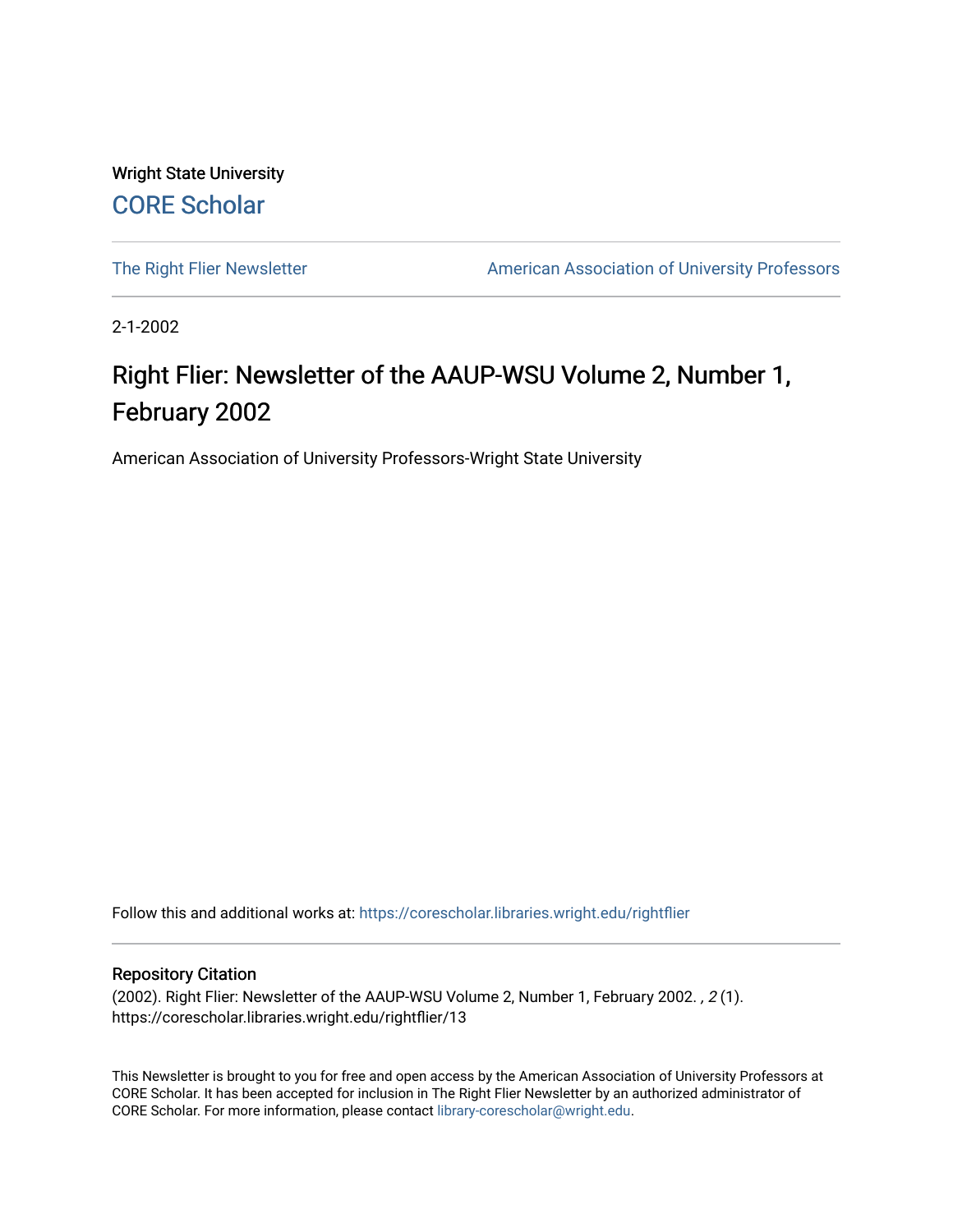# **The Right Flier**

Newsletter of the WSU-AAUP

2, Number 1, February 2002

### What Happened to Faculty Salaries at WSU?

# **The Salary Gap**

by Rudy Fichtenbaum, Chief Negotiator and Jim Vance, Secretary, WSU-AAUP

#### What Happened Three Years Ago

Three years ago, in negotiating our current contract, we went to fact finding; the administration had forced us to an impasse over salary. Unfortunately, the fact finder's report gave the administration most of its miserly salary proposal. Since we were a brand-new union negotiating our first contract, we were not in a position to reject the fact-finder's report. But that was then, and this is now.

#### Where We Stand Among Eleven Peer Institutions

As a consequence, Bargaining Unit Faculty at WSU have lost ground relative to our peers at other state universities in Ohio. Our Professors have dropped from  $3<sup>rd</sup>$  place to  $6<sup>th</sup>$  among eleven peer institutions; our Associate Professors have dropped from 5<sup>th</sup> to 8<sup>th</sup>; and our Assistant Professors from 3<sup>rd</sup> to 5<sup>th</sup>.

#### Where We Stand in Term of Dollars: The Salary Gap

Sometimes, a drop (say, from 3 $^{\text{rd}}$  place to  $6^{\text{th}}$ ) involves only a small increment in salary. But that is not the case for us. In 1998, WSU Professors' salaries were \$100 above the  $75<sup>th</sup>$  percentile (the "boundary" between the third and fourth quartiles among eleven peer institutions), but in 2001 they were \$3,300 below: a net drop - a salary gap - of \$3,400. Our Associate Professors dropped from \$500 below the  $75<sup>th</sup>$  percentile to \$2,700 below: a salary gap of \$2,200 dollars. Our Assistant Professors dropped from \$200 above the 75<sup>th</sup> percentile to \$500 below: a salary gap of \$700.

#### WSU Faculty Salaries Compared to 75<sup>th</sup> Percentile

|                             | 1998      |                  | 2001 Salary Gap |
|-----------------------------|-----------|------------------|-----------------|
| <b>Assistant Professors</b> | $+$ \$200 | $-$ \$500        | \$700           |
| Associate Professors        | $-$ \$500 | $-$ \$2700       | \$2,200         |
| Professors                  |           | $+$100$ -\$3,300 | \$3,400         |

#### What if We Accept the Administration's View?

Three years ago, the administration voiced the view that faculty salaries at WSU were then appropriate because they were close to the 75<sup>th</sup> percentile at each academic rank. Accepting that view, the salary gap in the table above translates into nearly \$3 million over three years. The administration should have paid that \$3 million into our salaries, just to maintain our standing relative to other state universities in Ohio. Now a \$3 million salary gap is hardly chicken feed, but it pales in comparison to the annual surplus the administration has managed to amass in recent years. (See the Fall 2001

#### Right Flyer, online at

http://www.wright.edu/admin/aaup/rightflier.html.) The administration *can* afford to close the salary gap, and more.

#### The Bottom Line

Relative to our peers, Bargaining Unit Faculty salaries have dropped precipitously during the current contract. We have a big salary gap, and we must close it. We must recover the ground we lost, and more.

Today, we can reject a fact-finder's report if it does not close the salary gap and undertake job actions that we deem appropriate.

#### Contract Negotiations Began January 11

Because our current contract expires June 5, negotiations for a new contract have begun in earnest. The ground rules have been set, and several articles and side letters have been categorized as either "economic" or "non-economic." AAUP and administration negotiators have been meeting weekly since January 11.

In a significant departure from the negotiations of 1999, the administration has announced its intent to submit economic proposals to WSU-AAUP before the union submits ours. During our first contract negotiations WSU-AAUP submitted economic proposals first. The administration took a month to respond. Although we responded in turn within a week, the administration was slow to counter. As a result this issue then went to fact-finding. This year, according to the ground rules, the administration will submit its economic proposals by March 15. WSU-AAUP will be able to respond promptly; this should lead to a more efficient negotiation of these important issues.

Bargaining Unit Faculty can follow the negotiations on-line at www.wright.edu/adm/aaup/aaup.html. Click on "What's New" and remember that the relative strength of the faculty's bargaining position at the negotiating table does not depend upon the five members of the negotiating team. It depends upon the size, participation and commitment of WSU-AAUP membership. Almost two-thirds of the Bargaining Unit Faculty are members, but more is always better. It is time for members to get involved and encourage non-members to join.

#### On The Back:

What does the Collective Bargaining Law Say? President's Message

Mail to: